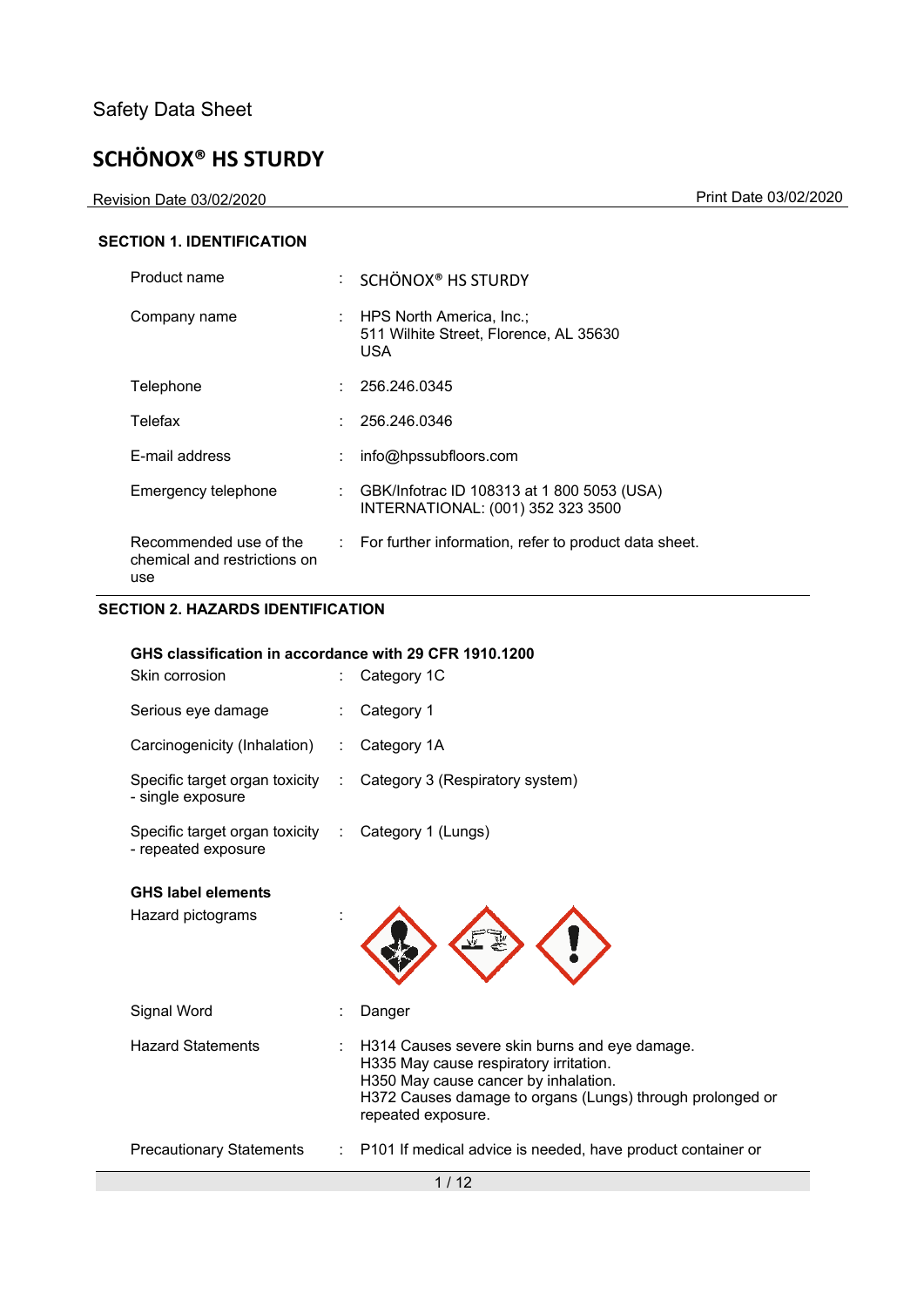Revision Date 03/02/2020 Print Date 03/02/2020

label at hand.

P102 Keep out of reach of children. P103 Read label before use.

#### **Prevention:**

P201 Obtain special instructions before use.

P202 Do not handle until all safety precautions have been read and understood.

P260 Do not breathe dust/ fume/ gas/ mist/ vapors/ spray.

P264 Wash skin thoroughly after handling.

P270 Do not eat, drink or smoke when using this product.

P271 Use only outdoors or in a well-ventilated area.

P280 Wear protective gloves/ protective clothing/ eye protection/ face protection.

#### **Response:**

P301 + P330 + P331 IF SWALLOWED: Rinse mouth. Do NOT induce vomiting.

P303 + P361 + P353 IF ON SKIN (or hair): Take off immediately all contaminated clothing. Rinse skin with water/ shower.

P304 + P340 + P310 IF INHALED: Remove person to fresh air and keep comfortable for breathing. Immediately call a POISON CENTER/ doctor.

P305 + P351 + P338 + P310 IF IN EYES: Rinse cautiously with water for several minutes. Remove contact lenses, if present and easy to do. Continue rinsing. Immediately call a POISON CENTER/ doctor.

P308 + P313 IF exposed or concerned: Get medical advice/ attention.

P363 Wash contaminated clothing before reuse.

#### **Storage:**

P403 + P233 Store in a well-ventilated place. Keep container tightly closed. P405 Store locked up.

#### **Disposal:**

P501 Dispose of contents/ container to an approved waste disposal plant.

#### **Additional Labeling**

There are no ingredients with unknown acute toxicity used in a mixture at a concentration >= 1%.

#### **Other hazards**

None known.

#### **SECTION 3. COMPOSITION/INFORMATION ON INGREDIENTS**

#### **Mixtures**

#### **Components**

| Chemical name   | CAS-No.   | Classification | Concentra-<br>tion $(% w/w)$ |
|-----------------|-----------|----------------|------------------------------|
| calcium sulfate | 7778-18-9 |                | l >= 30 - < 50               |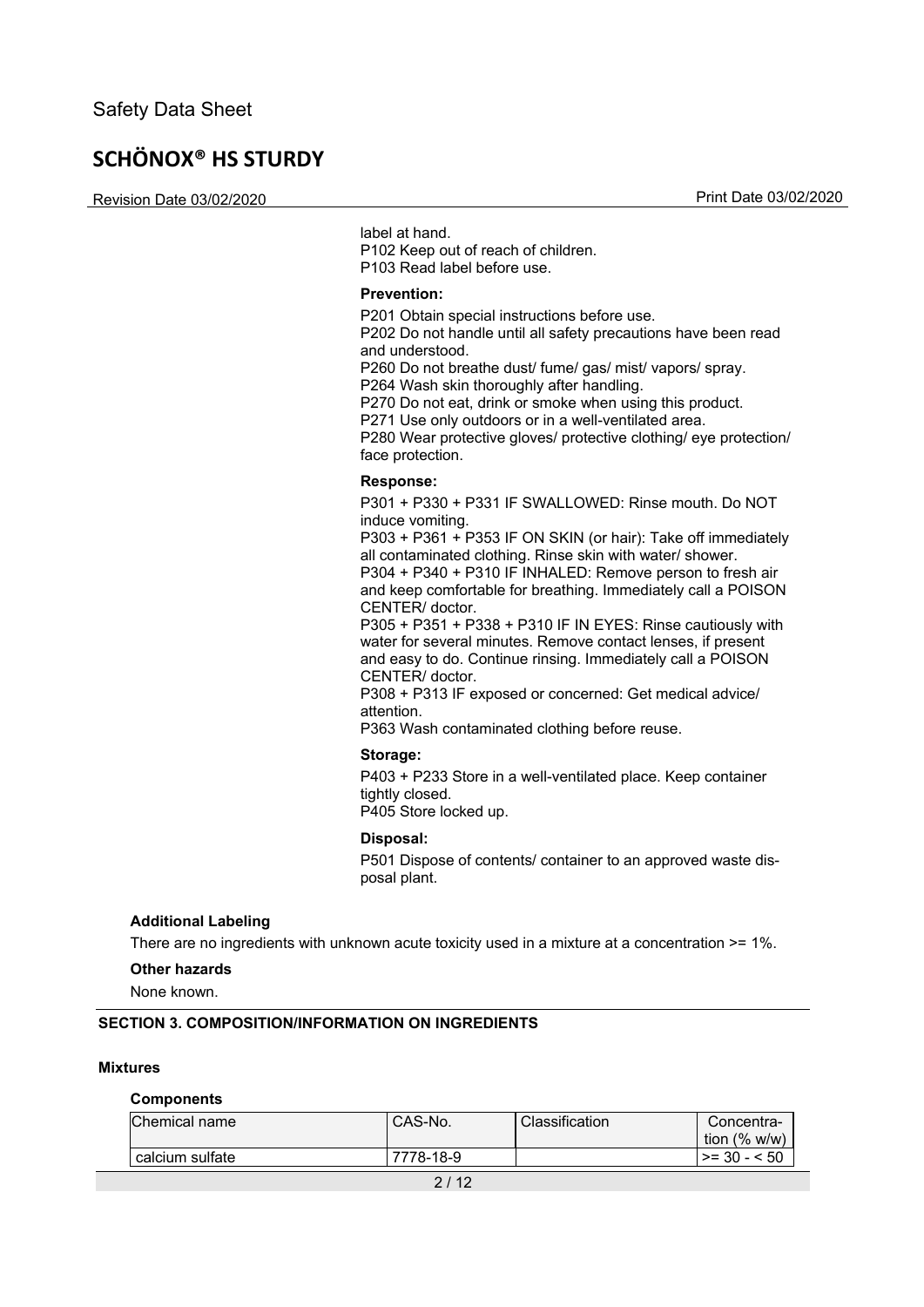# **SCHÖNOX® HS STURDY**

Revision Date 03/02/2020 Print Date 03/02/2020

| Quartz (SiO2)      | 14808-60-7 | Carc. 1A; H350i<br><b>STOT RE 1; H372</b><br><b>STOT SE 3; H335</b>                      | $>= 20 - 30$   |
|--------------------|------------|------------------------------------------------------------------------------------------|----------------|
| Portland cement    | 65997-15-1 | Skin Irrit. 2; H315<br>Skin Corr. 1C; H314<br>Eye Dam. 1; H318<br><b>STOT SE 3; H335</b> | $>= 10 - 20$   |
| limestone          | 1317-65-3  |                                                                                          | $>= 10 - 20$   |
| Quartz (SiO2) <5µm | 14808-60-7 | <b>STOT RE 1; H372</b><br>Carc. 1A; H350i<br>STOT SE 3; H335                             | $>= 0.1 - 5.1$ |

Actual concentration is withheld as a trade secret

#### **SECTION 4. FIRST AID MEASURES**

| General advice                                                    |    | Move out of dangerous area.<br>Consult a physician.<br>Show this material safety data sheet to the doctor in attend-<br>ance.                                                                                                                                                                                                                                                 |
|-------------------------------------------------------------------|----|-------------------------------------------------------------------------------------------------------------------------------------------------------------------------------------------------------------------------------------------------------------------------------------------------------------------------------------------------------------------------------|
| If inhaled                                                        |    | Move to fresh air.<br>Consult a physician after significant exposure.                                                                                                                                                                                                                                                                                                         |
| In case of skin contact                                           |    | Take off contaminated clothing and shoes immediately.<br>Wash off with soap and plenty of water.<br>Immediate medical treatment is necessary as untreated<br>wounds from corrosion of the skin heal slowly and with difficul-<br>ty.                                                                                                                                          |
| In case of eye contact                                            |    | Small amounts splashed into eyes can cause irreversible tis-<br>sue damage and blindness.<br>In the case of contact with eyes, rinse immediately with plenty<br>of water and seek medical advice.                                                                                                                                                                             |
|                                                                   |    | Continue rinsing eyes during transport to hospital.<br>Remove contact lenses.                                                                                                                                                                                                                                                                                                 |
| If swallowed                                                      |    | Keep eye wide open while rinsing.<br>Clean mouth with water and drink afterwards plenty of water.<br>Do not induce vomiting without medical advice.<br>Do not give milk or alcoholic beverages.<br>Never give anything by mouth to an unconscious person.<br>Take victim immediately to hospital.                                                                             |
| Most important symptoms<br>and effects, both acute and<br>delayed | t. | Prolonged exposure can cause silicosis.<br>Health injuries may be delayed.<br>corrosive effects<br>irritant effects<br>Cough<br>Respiratory disorder<br><b>Dermatitis</b><br>Causes serious eye damage.<br>May cause respiratory irritation.<br>May cause cancer by inhalation.<br>Causes damage to organs through prolonged or repeated<br>exposure.<br>Causes severe burns. |
| Notes to physician                                                |    | Treat symptomatically.                                                                                                                                                                                                                                                                                                                                                        |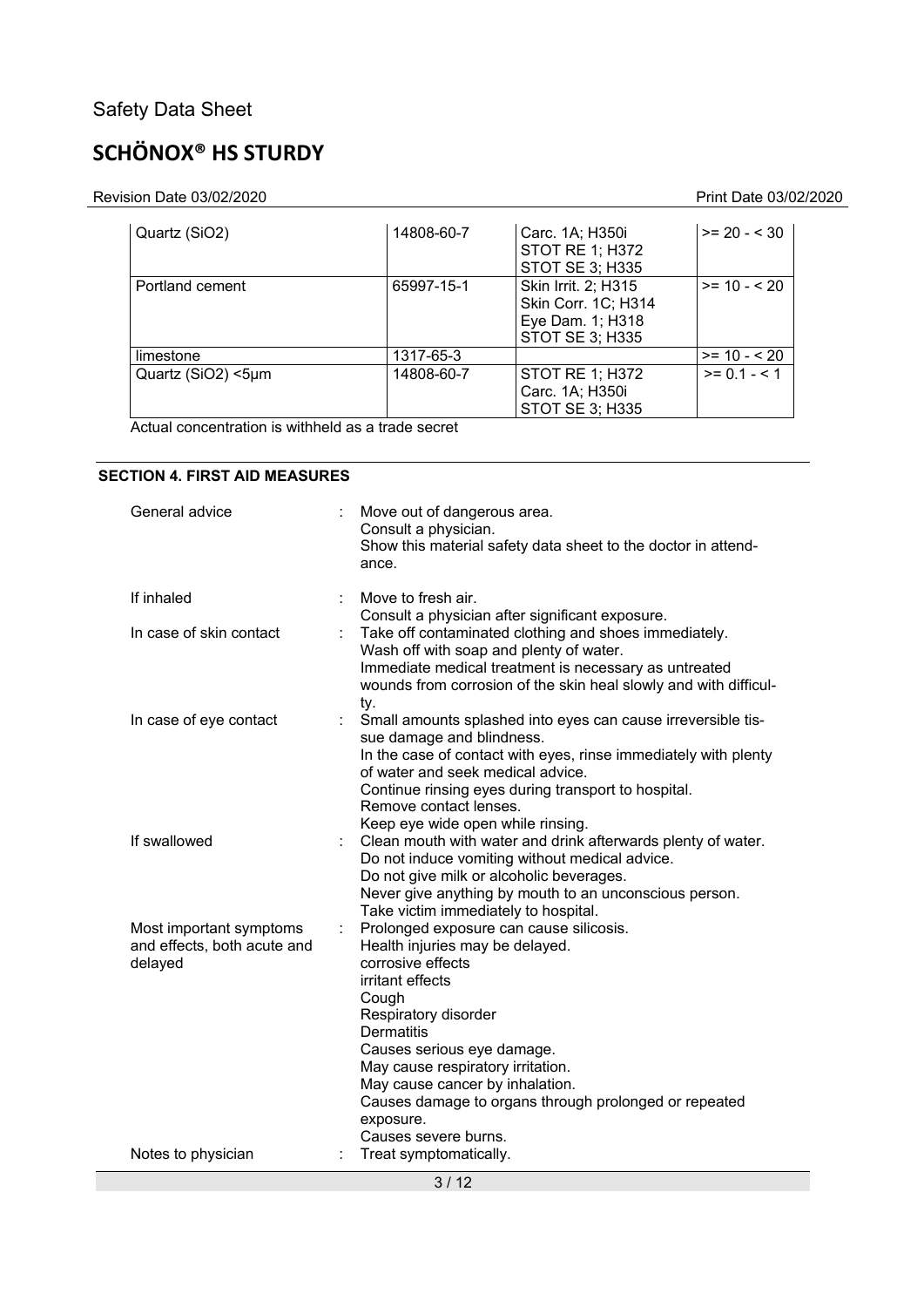Revision Date 03/02/2020 Print Date 03/02/2020

#### **SECTION 5. FIRE-FIGHTING MEASURES**

| Suitable extinguishing media                        | <b>Contract</b> | Use extinguishing measures that are appropriate to local cir-<br>cumstances and the surrounding environment.                                                                                                                    |
|-----------------------------------------------------|-----------------|---------------------------------------------------------------------------------------------------------------------------------------------------------------------------------------------------------------------------------|
| Further information                                 |                 | : Collect contaminated fire extinguishing water separately. This<br>must not be discharged into drains.<br>Fire residues and contaminated fire extinguishing water must<br>be disposed of in accordance with local regulations. |
| Special protective equipment :<br>for fire-fighters |                 | In the event of fire, wear self-contained breathing apparatus.                                                                                                                                                                  |

#### **SECTION 6. ACCIDENTAL RELEASE MEASURES**

| Personal precautions, protec- :<br>tive equipment and emer-<br>gency procedures |    | Use personal protective equipment.<br>Avoid breathing dust.<br>Deny access to unprotected persons.                                                                                                                                              |
|---------------------------------------------------------------------------------|----|-------------------------------------------------------------------------------------------------------------------------------------------------------------------------------------------------------------------------------------------------|
| Environmental precautions                                                       |    | : Do not flush into surface water or sanitary sewer system.<br>If the product contaminates rivers and lakes or drains inform<br>respective authorities.<br>Local authorities should be advised if significant spillages<br>cannot be contained. |
| Methods and materials for<br>containment and cleaning up                        | ÷. | Pick up and arrange disposal without creating dust.<br>Keep in suitable, closed containers for disposal.                                                                                                                                        |

#### **SECTION 7. HANDLING AND STORAGE**

| Advice on protection against : Avoid dust formation.<br>fire and explosion | Provide appropriate exhaust ventilation at places where dust<br>is formed.                                                                                                                                                                                                                                                                                                  |
|----------------------------------------------------------------------------|-----------------------------------------------------------------------------------------------------------------------------------------------------------------------------------------------------------------------------------------------------------------------------------------------------------------------------------------------------------------------------|
| Advice on safe handling<br>$\mathbb{R}^n$                                  | Avoid formation of respirable particles.<br>Avoid exceeding the given occupational exposure limits (see<br>section 8).<br>Do not get in eyes, on skin, or on clothing.<br>For personal protection see section 8.<br>Smoking, eating and drinking should be prohibited in the ap-<br>plication area.<br>Follow standard hygiene measures when handling chemical<br>products. |
| Conditions for safe storage<br>t.                                          | Store in original container.<br>Keep in a well-ventilated place.<br>Observe label precautions.<br>Store in accordance with local regulations.                                                                                                                                                                                                                               |
| Materials to avoid                                                         | <b>Explosives</b><br>Oxidizing agents<br>Poisonous gases<br>Dangerous when wet<br>Flammable solids<br>Organic peroxides<br>Poisonous liquids<br>Spontaneously Combustible Substances                                                                                                                                                                                        |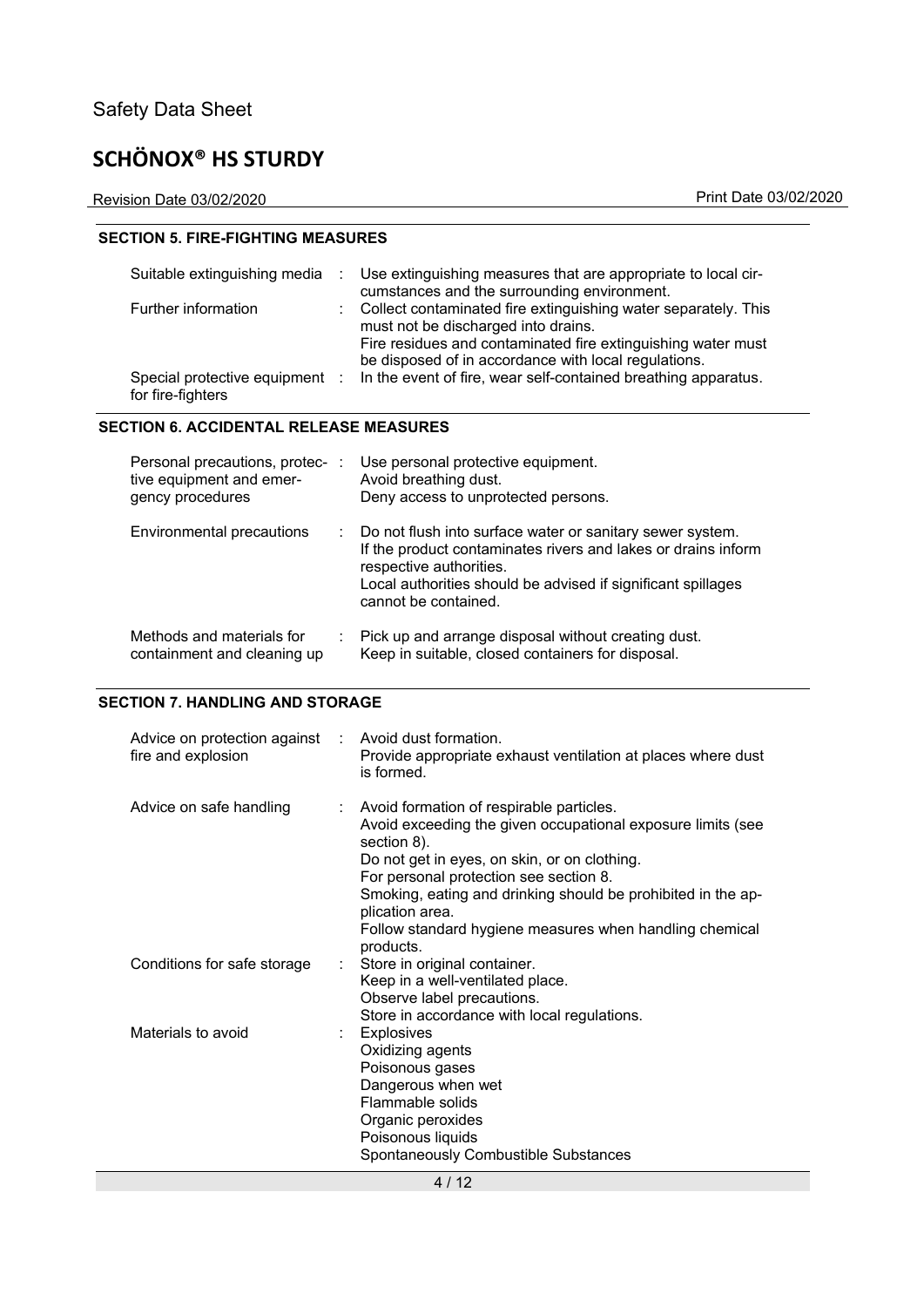# **SCHÖNOX® HS STURDY**

#### Revision Date 03/02/2020 Print Date 03/02/2020

Further information on stor-: Keep in a dry place. age stability

### **SECTION 8. EXPOSURE CONTROLS/PERSONAL PROTECTION**

#### **Ingredients with workplace control parameters**

| Components      | CAS-No.    | Value type<br>(Form of<br>exposure)                       | Control parame-<br>ters / Permissible<br>concentration | <b>Basis</b>        |
|-----------------|------------|-----------------------------------------------------------|--------------------------------------------------------|---------------------|
| calcium sulfate | 7778-18-9  | <b>TWA</b> (total<br>dust)                                | 15 mg/m3                                               | OSHA <sub>Z-1</sub> |
|                 |            | TWA (respir-<br>able fraction)                            | $5$ mg/m $3$                                           | OSHA <sub>Z-1</sub> |
|                 |            | <b>TWA (Total</b><br>dust)                                | $15 \text{ mg/m}$                                      | OSHA P0             |
|                 |            | TWA (respir-<br>able dust<br>fraction)                    | $5 \,\mathrm{mg/m}$                                    | OSHA P0             |
|                 |            | TWA (Inhal-<br>able particu-<br>late matter)              | 10 mg/m3<br>(Calcium)                                  | <b>ACGIH</b>        |
| Quartz (SiO2)   | 14808-60-7 | TWA (Res-<br>pirable par-<br>ticulate mat-<br>ter)        | $0.025$ mg/m $3$                                       | <b>ACGIH</b>        |
|                 |            | TWA (Res-<br>pirable dust)                                | $0.05$ mg/m $3$                                        | OSHA Z-1            |
|                 |            | TWA (respir-<br>able)                                     | 10 mg/m $3/$<br>$%SiO2+2$                              | OSHA Z-3            |
|                 |            | TWA (respir-<br>able)                                     | 250 mppcf /<br>$%SiO2+5$                               | OSHA Z-3            |
|                 |            | TWA (respir-<br>able dust<br>fraction)                    | $0.1 \text{ mg/m}$                                     | OSHA P0             |
|                 |            | <b>TWA (Res-</b><br>pirable par-<br>ticulate mat-<br>ter) | $0.025$ mg/m $3$<br>(Silica)                           | <b>ACGIH</b>        |
|                 |            | TWA (respir-<br>able dust<br>fraction)                    | $0.1 \text{ mg/m}$                                     | OSHA P0             |
|                 |            | TWA (Res-<br>pirable par-<br>ticulate mat-<br>ter)        | $0.025$ mg/m3                                          | <b>ACGIH</b>        |
|                 |            | TWA (Res-<br>pirable par-<br>ticulate mat-<br>ter)        | $0.025$ mg/m3<br>(Silica)                              | <b>ACGIH</b>        |
| Portland cement | 65997-15-1 | TWA (Res-<br>pirable par-                                 | 1 $mg/m3$                                              | <b>ACGIH</b>        |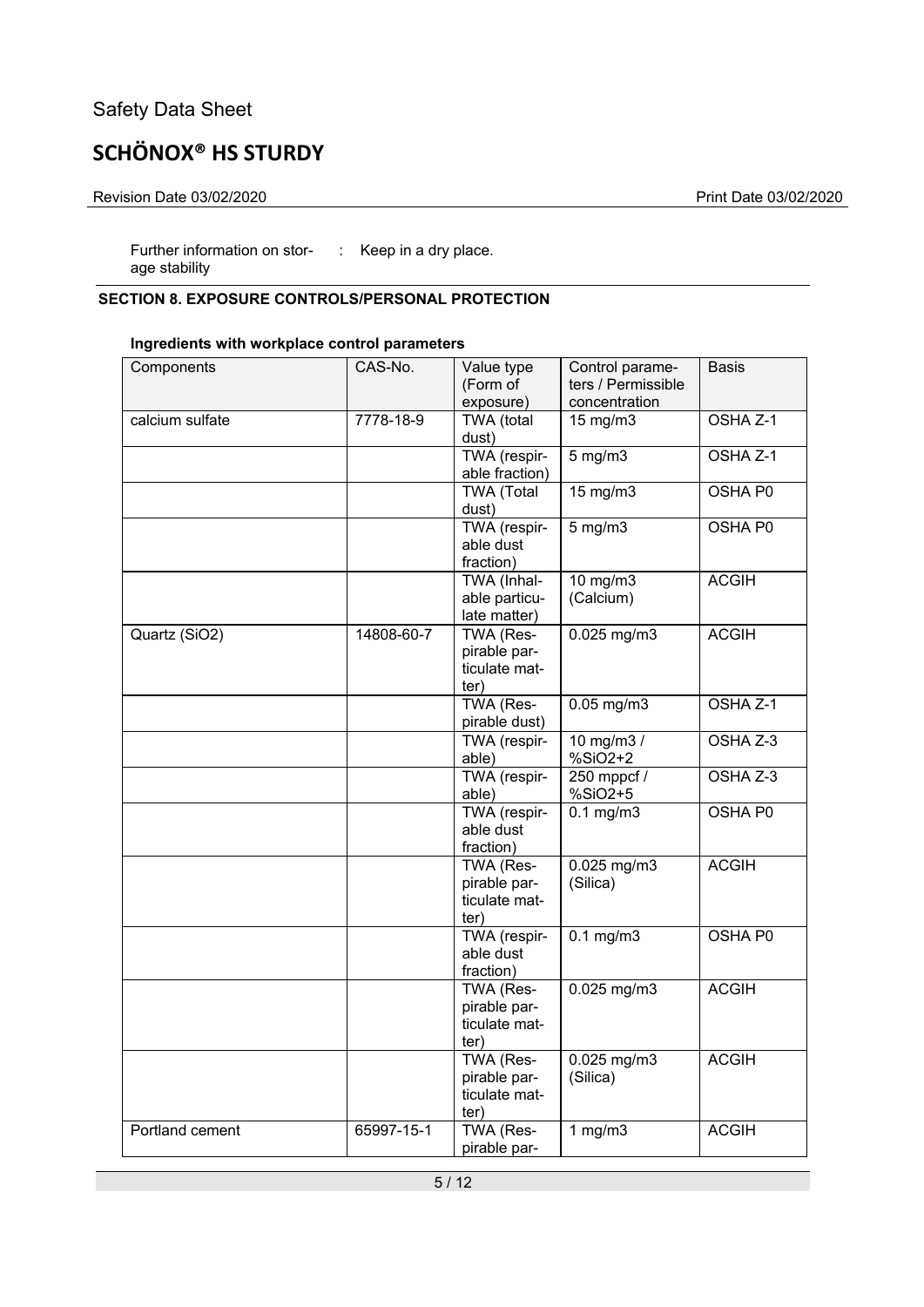# **SCHÖNOX® HS STURDY**

Revision Date 03/02/2020 Print Date 03/02/2020

|                    |            | ticulate mat-<br>ter)                              |                                          |                |
|--------------------|------------|----------------------------------------------------|------------------------------------------|----------------|
|                    |            | <b>TWA</b> (total<br>dust)                         | 15 mg/m3                                 | OSHA Z-1       |
|                    |            | TWA (respir-<br>able fraction)                     | $5$ mg/m $3$                             | OSHA Z-1       |
|                    |            | <b>TWA (Total</b><br>dust)                         | $10$ mg/m $3$                            | OSHA P0        |
|                    |            | TWA (respir-<br>able dust<br>fraction)             | $5 \text{ mg/m}$                         | <b>OSHA P0</b> |
|                    |            | TWA (Dust)                                         | 50 Million parti-<br>cles per cubic foot | OSHA Z-3       |
|                    |            | TWA (Total)                                        | $10$ mg/m $3$                            | OSHA P0        |
|                    |            | TWA (Res-<br>pirable frac-<br>tion)                | $5$ mg/m $3$                             | OSHA P0        |
| limestone          | 1317-65-3  | <b>TWA</b> (total<br>dust)                         | 15 mg/m3                                 | OSHA Z-1       |
|                    |            | TWA (respir-<br>able fraction)                     | $5$ mg/m $3$                             | OSHA Z-1       |
|                    |            | <b>TWA (Total</b><br>dust)                         | $15$ mg/m $3$                            | OSHA P0        |
|                    |            | TWA (respir-<br>able dust<br>fraction)             | $5$ mg/m $3$                             | OSHA P0        |
| Quartz (SiO2) <5µm | 14808-60-7 | TWA (Res-<br>pirable par-<br>ticulate mat-<br>ter) | $0.025$ mg/m3                            | <b>ACGIH</b>   |
|                    |            | TWA (Res-<br>pirable dust)                         | $0.05$ mg/m $3$                          | OSHA Z-1       |
|                    |            | TWA (respir-<br>able)                              | 10 mg/m $3/$<br>$%SiO2+2$                | OSHA Z-3       |
|                    |            | TWA (respir-<br>able)                              | 250 mppcf /<br>$%SiO2+5$                 | OSHA Z-3       |
|                    |            | TWA (respir-<br>able dust<br>fraction)             | $0.1$ mg/m $3$                           | OSHA P0        |
|                    |            | TWA (Res-<br>pirable par-<br>ticulate mat-<br>ter) | 0.025 mg/m3<br>(Silica)                  | <b>ACGIH</b>   |
|                    |            | TWA (respir-<br>able dust<br>fraction)             | $0.1$ mg/m $3$                           | OSHA P0        |
|                    |            | TWA (Res-<br>pirable par-<br>ticulate mat-<br>ter) | 0.025 mg/m3                              | <b>ACGIH</b>   |
|                    |            | TWA (Res-<br>pirable par-<br>ticulate mat-         | 0.025 mg/m3<br>(Silica)                  | <b>ACGIH</b>   |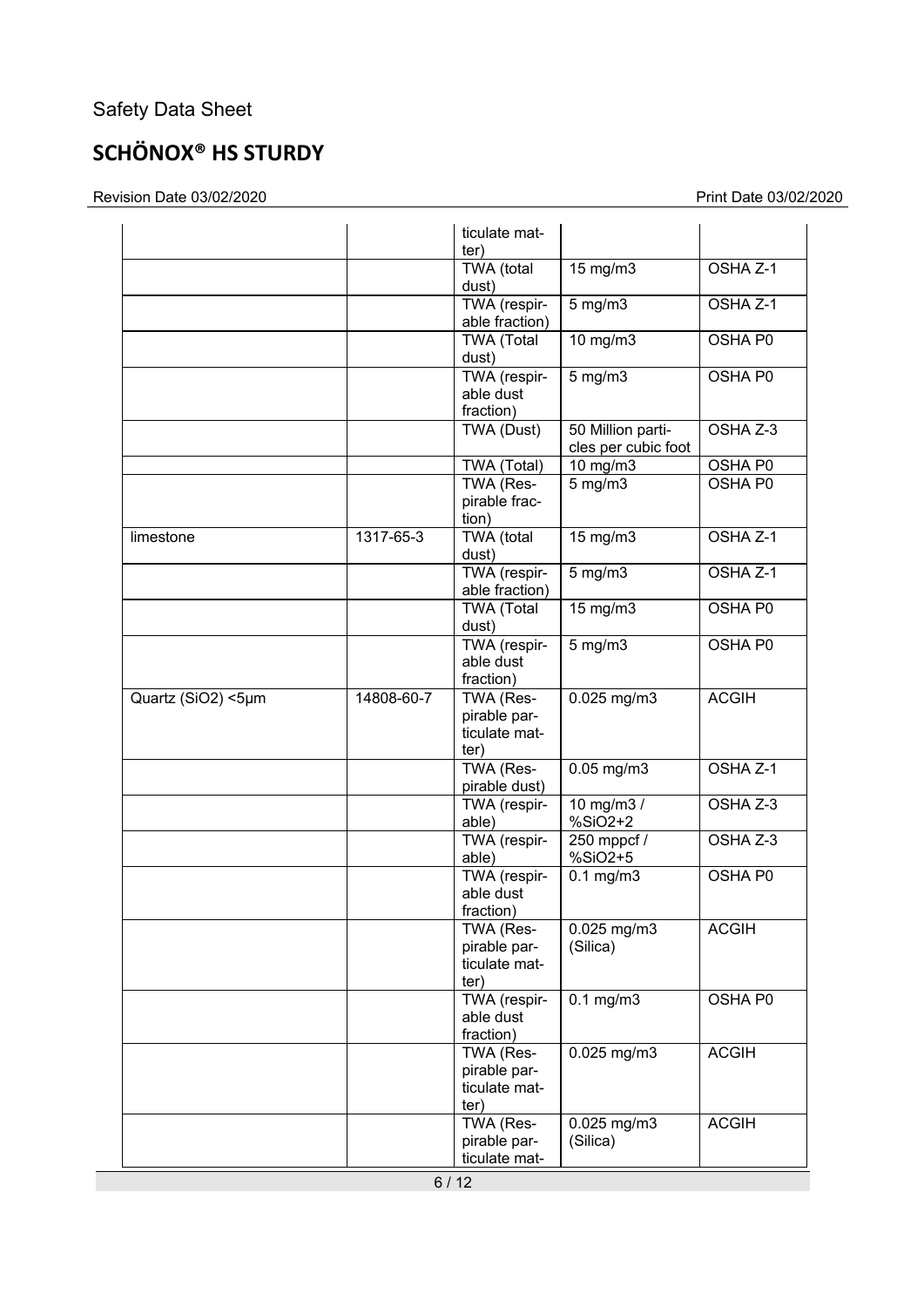J.

# **SCHÖNOX® HS STURDY**

| Revision Date 03/02/2020 |     |  | Print Date 03/02/2020 |
|--------------------------|-----|--|-----------------------|
|                          | ter |  |                       |

The above constituents are the only constituents of the product which have a PEL, TLV or other recommended exposure limit. At this time, the other constituents have no known exposure limits.

#### **Particles of nuisance dust**

| Form of exposure              | Value type                                                                                                                                                                                                                                                                             | Control parameters                                                                                                                                                                                                                                                                                                                                                 | <b>Basis</b> |  |  |
|-------------------------------|----------------------------------------------------------------------------------------------------------------------------------------------------------------------------------------------------------------------------------------------------------------------------------------|--------------------------------------------------------------------------------------------------------------------------------------------------------------------------------------------------------------------------------------------------------------------------------------------------------------------------------------------------------------------|--------------|--|--|
| total dust                    | <b>TWA</b>                                                                                                                                                                                                                                                                             | $15$ mg/m $3$                                                                                                                                                                                                                                                                                                                                                      | OSHA Z-3     |  |  |
| respirable fraction           | <b>TWA</b>                                                                                                                                                                                                                                                                             | $5 \text{ mg/m}$                                                                                                                                                                                                                                                                                                                                                   | OSHA Z-3     |  |  |
| <b>Engineering measures</b>   | ed or statutory limits.                                                                                                                                                                                                                                                                | Use of adequate ventilation should be sufficient to control<br>worker exposure to airborne contaminants. If the use of this<br>product generates dust, fumes, gas, vapor or mist, use pro-<br>cess enclosures, local exhaust ventilation or other engineer-<br>ing controls to keep worker exposure below any recommend-                                           |              |  |  |
| Personal protective equipment |                                                                                                                                                                                                                                                                                        |                                                                                                                                                                                                                                                                                                                                                                    |              |  |  |
| Respiratory protection        | Use a properly fitted NIOSH approved air-purifying or air-fed<br>respirator complying with an approved standard if a risk as-<br>sessment indicates this is necessary.<br>The filter class for the respirator must be suitable for the max-<br>imum expected contaminant concentration |                                                                                                                                                                                                                                                                                                                                                                    |              |  |  |
| Hand protection               | essary.                                                                                                                                                                                                                                                                                | (gas/vapor/aerosol/particulates) that may arise when han-<br>dling the product. If this concentration is exceeded, self-<br>contained breathing apparatus must be used.<br>Chemical-resistant, impervious gloves complying with an<br>approved standard should be worn at all times when handling<br>chemical products if a risk assessment indicates this is nec- |              |  |  |
| Eye protection                |                                                                                                                                                                                                                                                                                        | Safety eyewear complying with an approved standard should<br>be used when a risk assessment indicates this is necessary.                                                                                                                                                                                                                                           |              |  |  |
| Skin and body protection      | cific work-place.                                                                                                                                                                                                                                                                      | Choose body protection in relation to its type, to the concen-<br>tration and amount of dangerous substances, and to the spe-                                                                                                                                                                                                                                      |              |  |  |
| Hygiene measures              | Avoid contact with skin, eyes and clothing.<br>the product.<br>before entering eating areas.<br>Wash thoroughly after handling.<br>Avoid breathing dust.                                                                                                                               | Wash hands before breaks and immediately after handling<br>Remove contaminated clothing and protective equipment                                                                                                                                                                                                                                                   |              |  |  |

#### **SECTION 9. PHYSICAL AND CHEMICAL PROPERTIES**

| Appearance<br>Color<br>Odor<br><b>Odor Threshold</b> | powder<br>gray<br>: characteristic<br>$\therefore$ No data available |
|------------------------------------------------------|----------------------------------------------------------------------|
| pН                                                   | ca. 11                                                               |
|                                                      | 7/12                                                                 |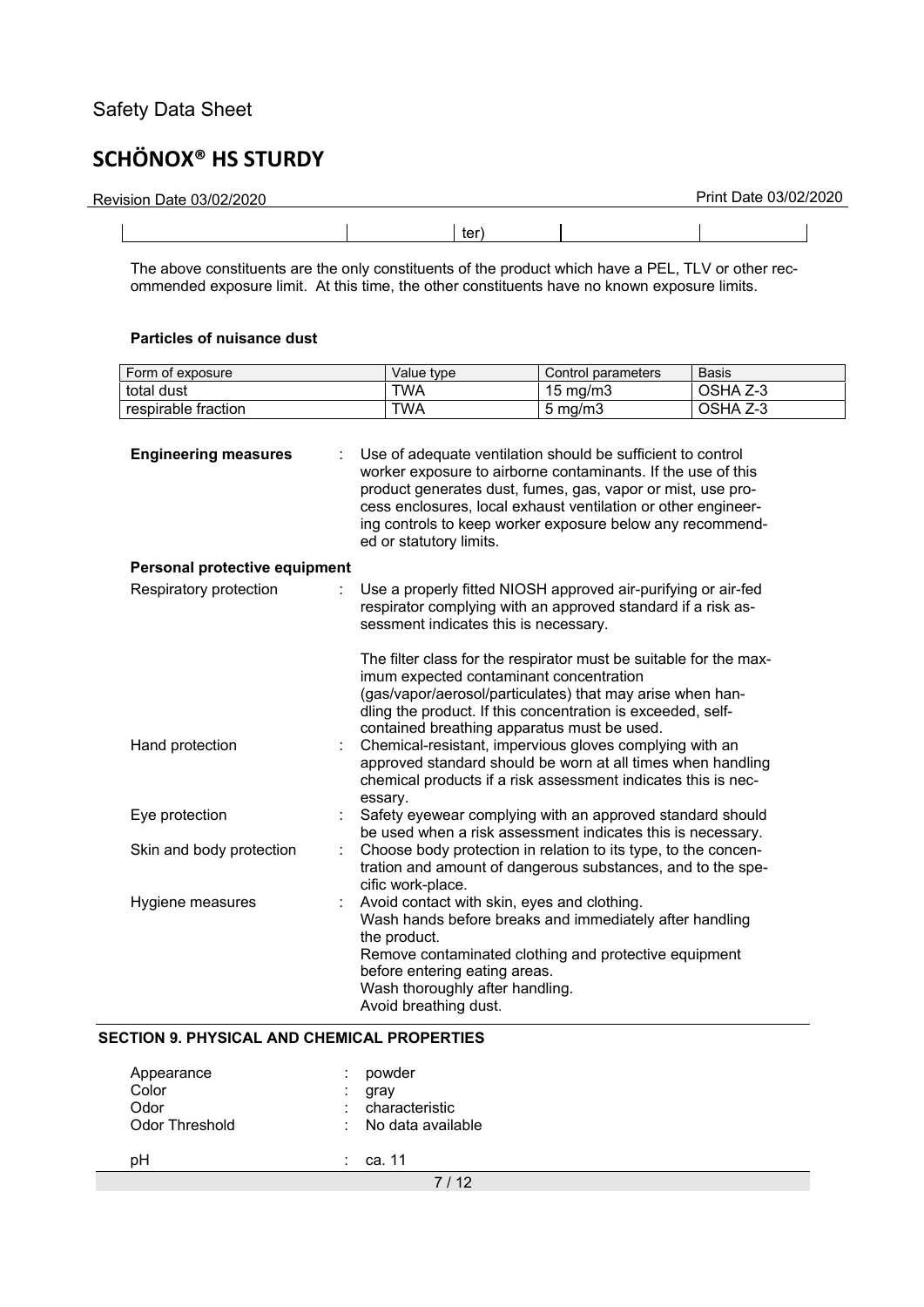Print Date 03/02/2020 Print Date 03/02/2020

|                                                     |                           | Concentration: 4,000 g/l        |
|-----------------------------------------------------|---------------------------|---------------------------------|
| Melting point/range / Freezing                      | $\mathbb{Z}^n$            | No data available               |
| point<br>Boiling point/boiling range                | ÷                         | No data available               |
| Flash point                                         |                           | Not applicable                  |
| Evaporation rate                                    |                           | No data available               |
| Flammability (solid, gas)                           | ÷                         | No data available               |
| Upper explosion limit / Upper<br>flammability limit | $\mathbb{R}^{\mathbb{Z}}$ | No data available               |
| Lower explosion limit / Lower<br>flammability limit | t.                        | No data available               |
| Vapor pressure                                      | ÷.                        | No data available               |
| Relative vapor density                              |                           | No data available               |
| Density                                             |                           | ca. 1.089 g/cm3 (68 °F / 20 °C) |
| Solubility(ies)<br>Water solubility                 | ÷                         | No data available               |
| Solubility in other solvents                        | ÷                         | No data available               |
| Partition coefficient: n-                           |                           | No data available               |
| octanol/water<br>Autoignition temperature           | ÷                         | No data available               |
| Decomposition temperature                           | t.                        | No data available               |
| Viscosity<br>Viscosity, dynamic                     |                           | No data available               |
| Viscosity, kinematic                                | ÷                         | Not applicable                  |
| <b>Explosive properties</b>                         |                           | No data available               |
| Oxidizing properties                                | ÷                         | No data available               |
| Volatile organic compounds<br>(VOC) content         | t.                        | Not applicable                  |

#### **SECTION 10. STABILITY AND REACTIVITY**

| Reactivity          | : No dangerous reaction known under conditions of normal use.                 |
|---------------------|-------------------------------------------------------------------------------|
| Chemical stability  | : The product is chemically stable.                                           |
| tions               | Possibility of hazardous reac- : Stable under recommended storage conditions. |
| Conditions to avoid | : No data available                                                           |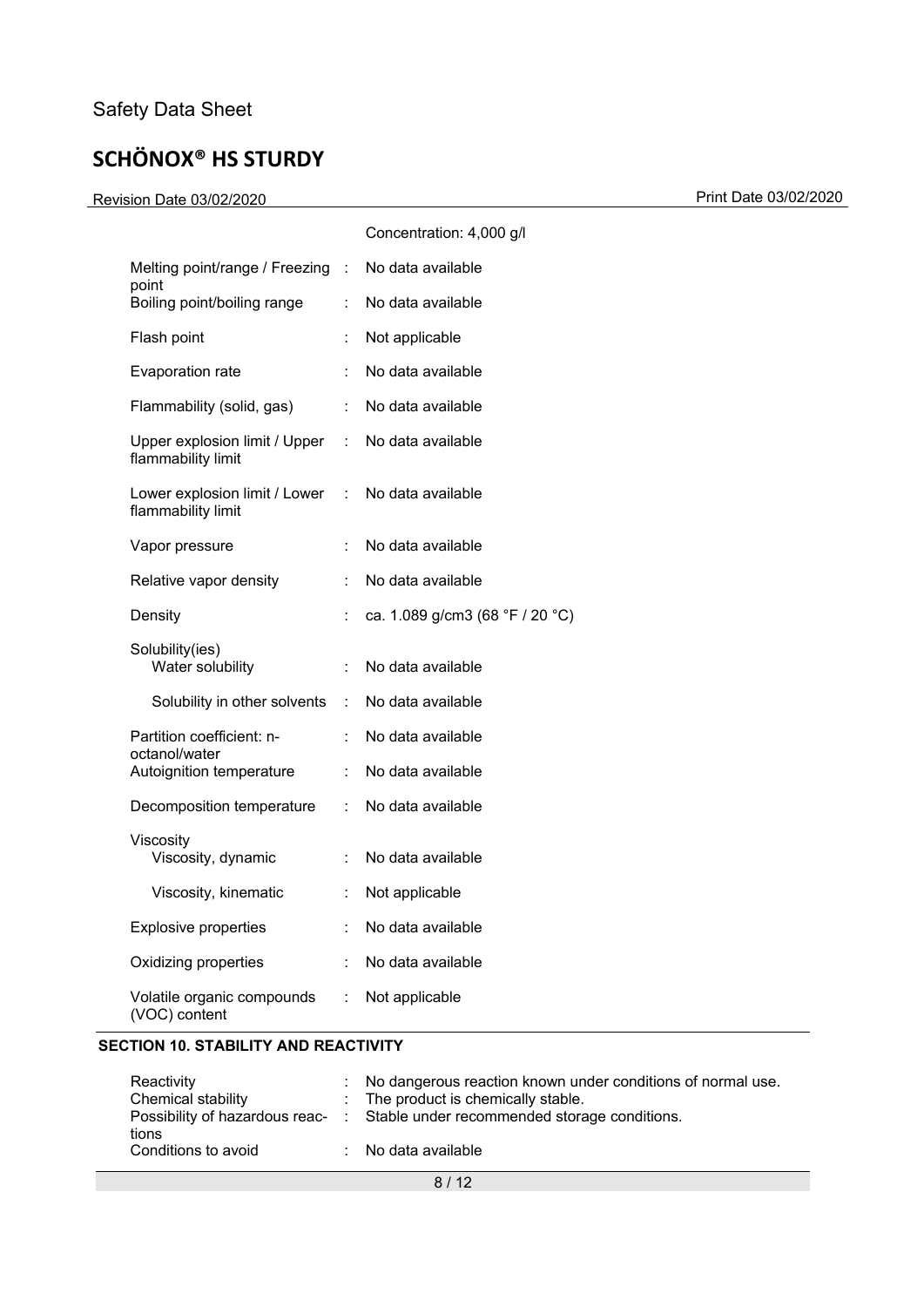# **SCHÖNOX® HS STURDY**

#### Revision Date 03/02/2020 Print Date 03/02/2020

| $\therefore$ No data available<br>: No decomposition if stored and applied as directed. |
|-----------------------------------------------------------------------------------------|
|                                                                                         |
|                                                                                         |

#### **SECTION 11. TOXICOLOGICAL INFORMATION**

#### **Acute toxicity**

Not classified based on available information.

#### **Components:**

#### **calcium sulfate:**

| Acute oral toxicity |  |
|---------------------|--|
|---------------------|--|

 $LD50$  Oral (Rat):  $> 5,000$  mg/kg

#### **Skin corrosion/irritation**

Causes severe burns.

#### **Serious eye damage/eye irritation**

Causes serious eye damage.

#### **Respiratory or skin sensitization**

#### **Skin sensitization**

Not classified based on available information.

#### **Respiratory sensitization**

Not classified based on available information.

#### **Product:**

Remarks : Product contains Portland cement which contains a chromate reducing agent. If the storage conditions are not appropriate (exposure to humidity) or the storage period is exceeded, the effectiveness of the reducing agent can be diminished prematurely and the product may become skin sensitizing.

#### **Germ cell mutagenicity**

Not classified based on available information.

| Carcinogenicity |                                                                                     |            |
|-----------------|-------------------------------------------------------------------------------------|------------|
|                 | May cause cancer by inhalation.                                                     |            |
| <b>IARC</b>     | Group 1: Carcinogenic to humans<br>Quartz (SiO2)<br>(Silica dust, crystalline)      | 14808-60-7 |
|                 | Group 1: Carcinogenic to humans<br>Quartz (SiO2) <5µm<br>(Silica dust, crystalline) | 14808-60-7 |
| <b>OSHA</b>     | OSHA specifically regulated carcinogen<br>Quartz (SiO2)<br>(crystalline silica)     | 14808-60-7 |
|                 | OSHA specifically regulated carcinogen<br>Quartz (SiO2) <5µm                        | 14808-60-7 |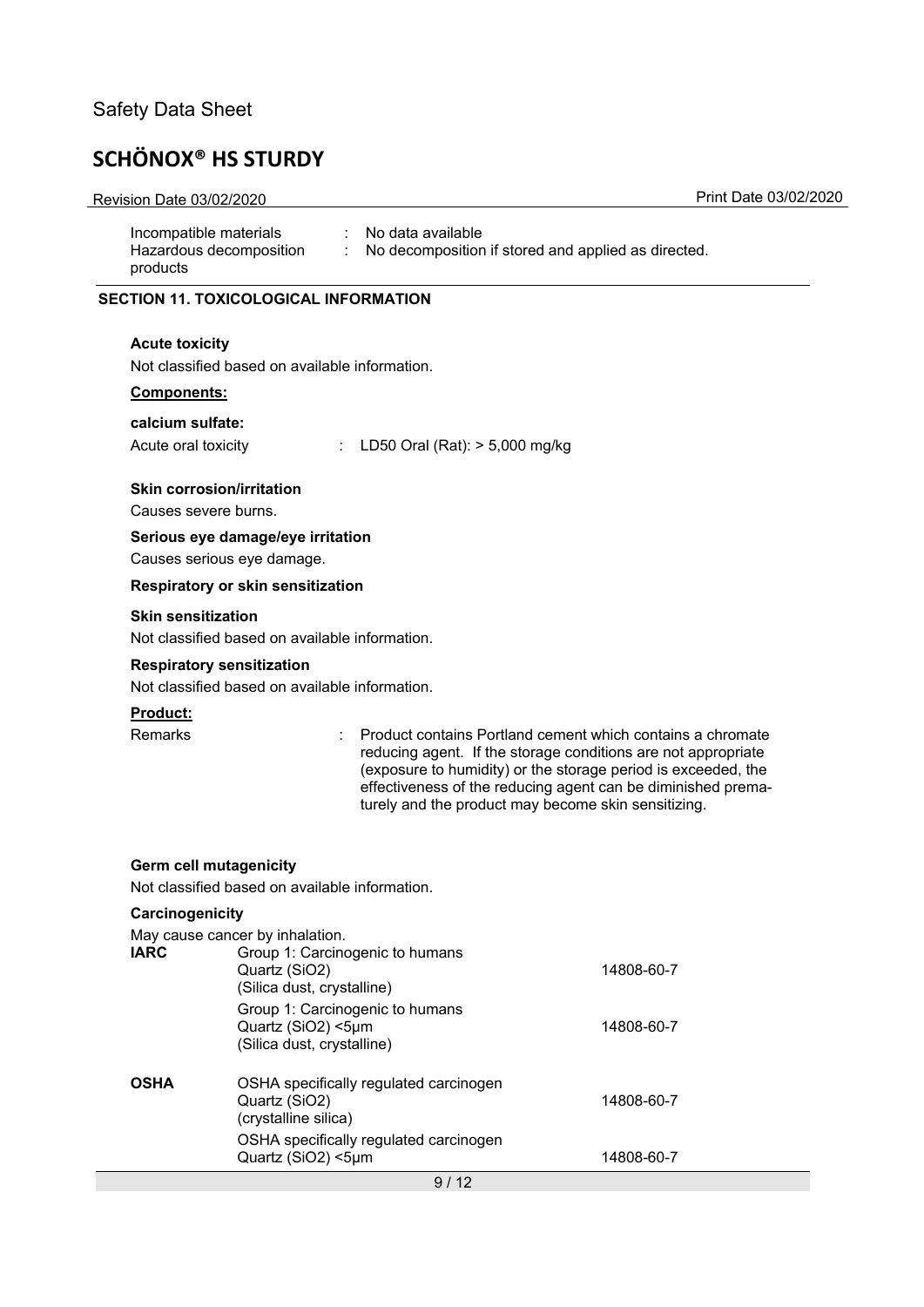Revision Date 03/02/2020 Print Date 03/02/2020

| (crystalline silica)                                                                          |            |
|-----------------------------------------------------------------------------------------------|------------|
| Known to be human carcinogen<br>Quartz (SiO2)<br>(Silica, Crystalline (Respirable Size))      | 14808-60-7 |
| Known to be human carcinogen<br>Quartz (SiO2) <5µm<br>(Silica, Crystalline (Respirable Size)) | 14808-60-7 |
|                                                                                               |            |

#### **Reproductive toxicity**

Not classified based on available information.

#### **STOT-single exposure**

May cause respiratory irritation.

#### **STOT-repeated exposure**

Causes damage to organs (Lungs) through prolonged or repeated exposure. Prolonged exposure can cause silicosis.

#### **Aspiration toxicity**

Not classified based on available information.

#### **Further information**

#### **Product:**

Quartz (14808-60-7): This classification is relevant when exposed to Quartz (silicon dioxide) in dust or powder form only, including cured product that is subject to sanding, grinding, cutting, or other surface preparation activities.

#### **SECTION 12. ECOLOGICAL INFORMATION**

#### **Ecotoxicity**

No data available

#### **Persistence and degradability**

No data available

#### **Bioaccumulative potential**

No data available

#### **Mobility in soil**  No data available

**Other adverse effects** 

#### **Product:**

Additional ecological information

: Do not empty into drains; dispose of this material and its container in a safe way.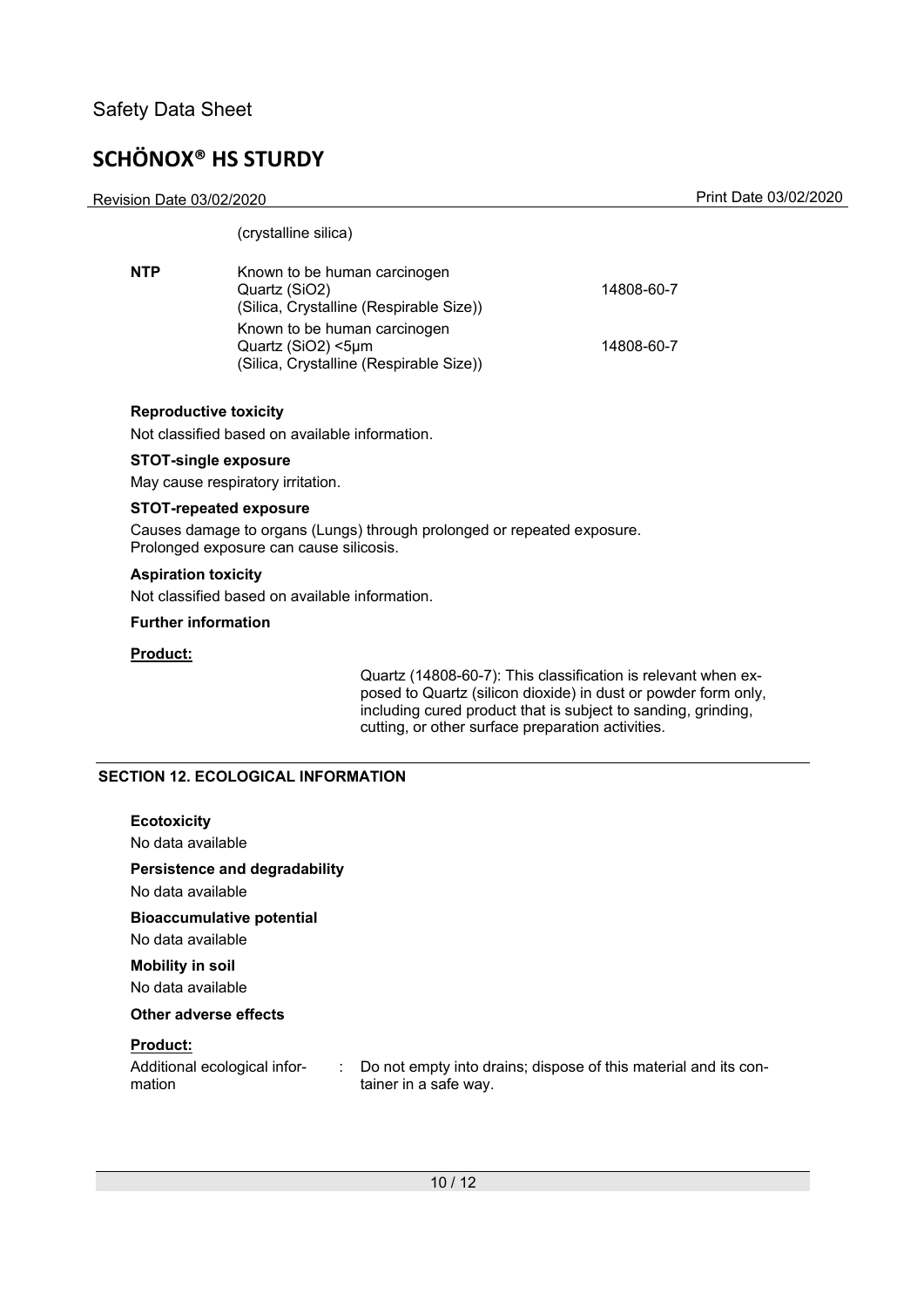Revision Date 03/02/2020 Print Date 03/02/2020

#### **SECTION 13. DISPOSAL CONSIDERATIONS**

| <b>Disposal methods</b> |                                                                                                                                                                                                                             |
|-------------------------|-----------------------------------------------------------------------------------------------------------------------------------------------------------------------------------------------------------------------------|
| Waste from residues     | Disposal of this product, solutions and any by-products should<br>at all times comply with the requirements of environmental<br>protection and waste disposal legislation and any regional<br>local authority requirements. |
| Contaminated packaging  | Empty containers should be taken to an approved waste han-<br>dling site for recycling or disposal.                                                                                                                         |

#### **SECTION 14. TRANSPORT INFORMATION**

#### **International Regulations**

**IATA-DGR**  Not regulated as a dangerous good

**IMDG-Code**  Not regulated as a dangerous good

**Domestic regulation** 

**49 CFR**  Not regulated as a dangerous good

#### **SECTION 15. REGULATORY INFORMATION**

**TSCA list** : All chemical substances in this product are either listed on the TSCA Inventory or are in compliance with a TSCA Inventory exemption.

#### **EPCRA - Emergency Planning and Community Right-to-Know**

#### **CERCLA Reportable Quantity**

This material does not contain any components with a CERCLA RQ.

#### **SARA 304 Extremely Hazardous Substances Reportable Quantity**

This material does not contain any components with a section 304 EHS RQ.

#### **SARA 302 Extremely Hazardous Substances Threshold Planning Quantity**

This material does not contain any components with a section 302 EHS TPQ.

| SARA 311/312 Hazards | : Carcinogenicity<br>Specific target organ toxicity (single or repeated exposure)<br>Skin corrosion or irritation<br>Serious eye damage or eye irritation                                 |
|----------------------|-------------------------------------------------------------------------------------------------------------------------------------------------------------------------------------------|
| <b>SARA 313</b>      | : This material does not contain any chemical components with<br>known CAS numbers that exceed the threshold (De Minimis)<br>reporting levels established by SARA Title III, Section 313. |

#### **Clean Air Act**

This product does not contain any hazardous air pollutants (HAP), as defined by the U.S. Clean Air Act Section 112 (40 CFR 61).